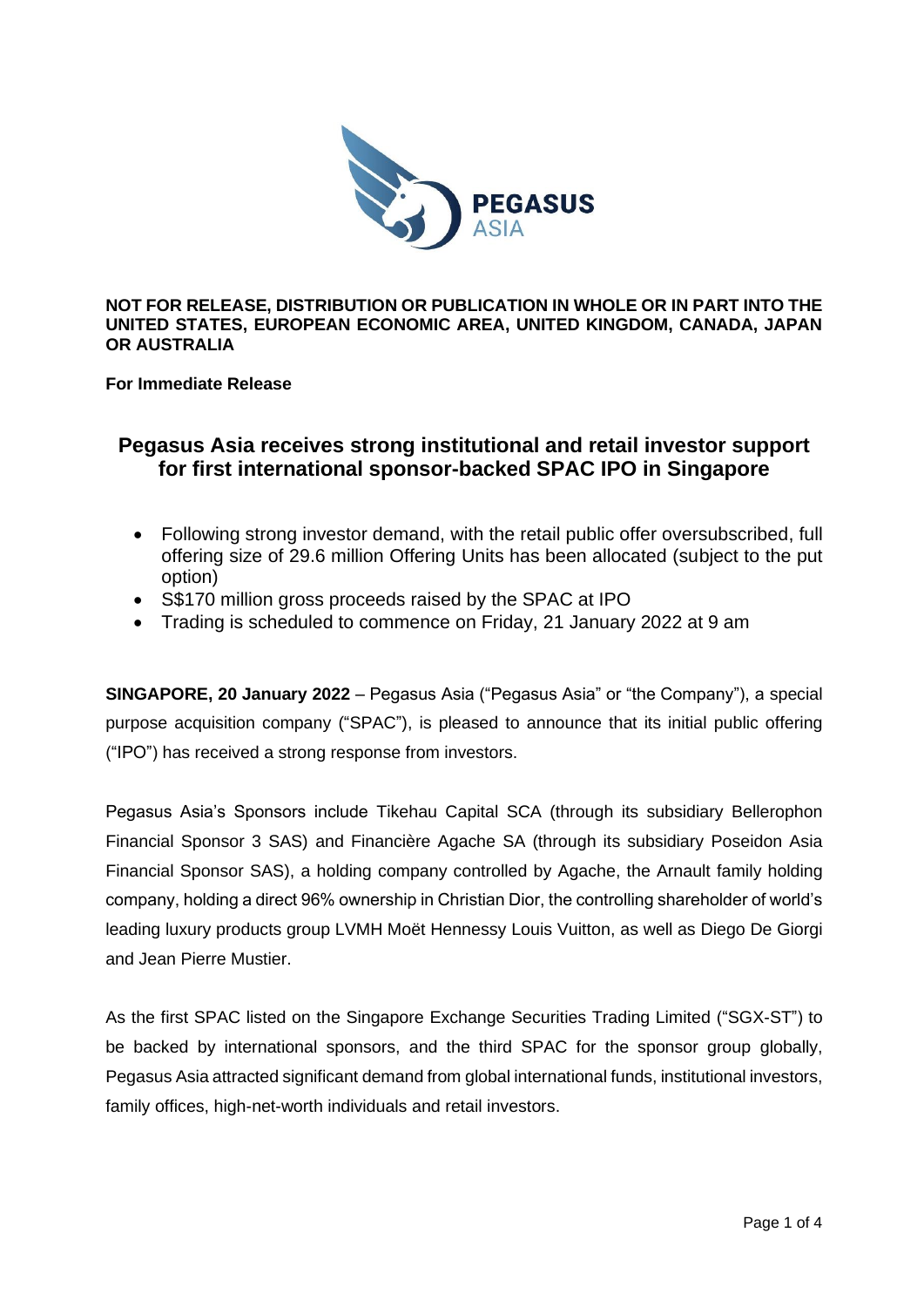The International Offering comprised 29,000,000 Offering Units (including 4,000,000 Units overallotted to investors, which is subject to repurchase by the Company pursuant to a put option).

The Singapore Public Offer of 600,000 Offering Units was approximately 7.8 times subscribed. At the close of the Singapore Public Offer on 19 January 2022 at 12:00 pm, 1,108 valid applications were received for the 600,000 Offering Units under the Singapore Public Offer. In total, these applicants applied for an aggregate of 4,684,700 Offering Units, with application monies received amounting to approximately S\$23.4 million.

"We are delighted with the resounding success of Pegasus Asia's IPO and the strong response from investors. Tikehau Capital invests its own capital in each of its SPACs and as such, we believe that our investors interests are closely aligned with our own. SPACs are an efficient investment tool that align well with our core strategy. They provide an effective way of raising capital and investing in selected companies to finance their growth objectives. The Asian market has great potential; together with Financière Agache, we will leverage our global network and expertise in investing, diligence and capital raising in order to best identify Pegasus Asia's target business in the technology-enabled sector and ensure its success. We would also like to thank the Monetary Authority of Singapore and the Singapore Exchange for welcoming our first SPAC in Asia. We expect to have more exciting projects to come in the region," declared **Antoine Flamarion and Mathieu Chabran, co-founders of Tikehau Capital**.

**Pegasus Asia's CEO, Mr Neil Parekh**, commented, "We are grateful for the strong support from the new shareholders and warmly welcome them to join us on this journey to create value for all stakeholders. The level of interest shown by the public as well as institutional investors is a signal of their confidence in the experience and execution capabilities of the management of Pegasus Asia and our Sponsors. With the successful listing of Pegasus Asia, we will immediately focus on seeking suitable targets for the Business Combination. The strong growth in technology-enabled sectors across the Asia Pacific region has nurtured many companies with disruptive business models in the new economy which are suitable de-SPAC candidates for us."

Pegasus Asia is scheduled to commence trading on a "ready" basis on the Mainboard of the SGX-ST on Friday, 21 January 2022 at 9 am. Each Offering Unit comprises one new Share and one-half of a Warrant. The Shares and Public Warrants will trade separately 45 calendar days from the Listing Date which is expected to be 7 March 2022.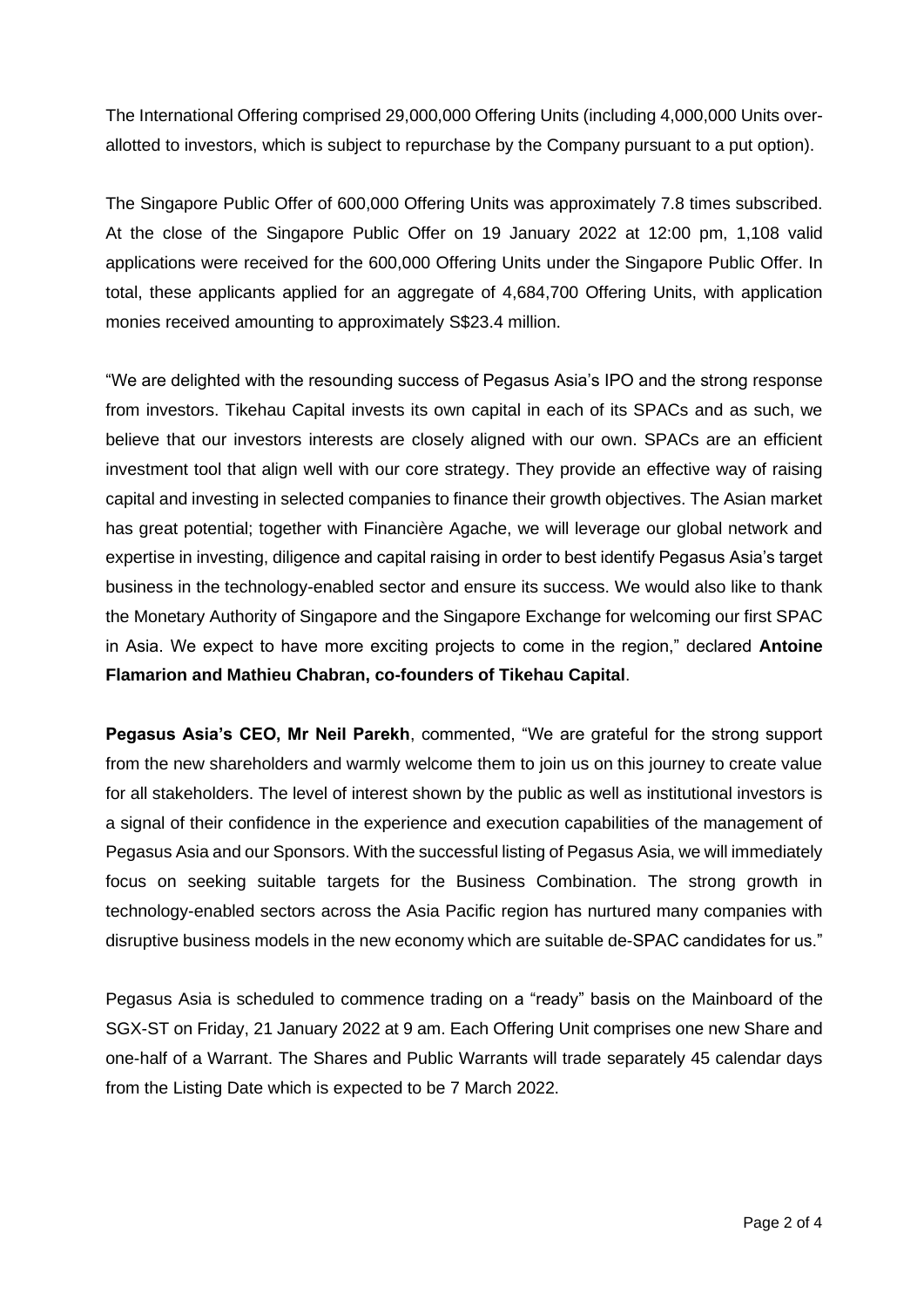Further details on allotments and/or allocations will be published in The Business Times and announced through a SGXNET announcement posted on the Internet at the SGX-ST website [http://www.sgx.com](http://www.sgx.com/) prior to the listing of the Units on the SGX-ST.

- End -

### **About Pegasus Asia**

Pegasus Asia is a special purpose acquisition company incorporated for the purpose of entering into a business combination in the form of a merger, share exchange, asset acquisition, share purchase, reorganisation or similar business combination with one or more businesses.

Pegasus Asia seeks to help target companies or businesses pursue their ambition by providing patient capital and operational support to the companies we invest in, making a transformative impact and creating value. The Company plans to focus on companies and businesses in technology-enabled sectors, including but not limited to consumer-technology, financial technology, property-technology, insurance-technology, healthcare and medical technology, and digital services, primarily, but not exclusively, in Asia Pacific. Pegasus Asia expects that this will result in attractive initial business combination opportunities and attractive risk-adjusted returns.

#### [www.pegasus-asia.com](http://www.pegasus-asia.com/)

#### **Issued for and on behalf of Pegasus Asia**

**Media Contact**

**Pegasus Asia**:

Rothman & Roman Ng Chip Keng [chip@rothmanasia.com](mailto:chip@rothmanasia.com) +65 9623 2166 El Lee [elleehk@gmail.com](mailto:elleehk@gmail.com) +65 9389 2004

#### **Tikehau Capital**:

Grégoire Lucas [glucas@tikehaucapital.com](mailto:glucas@tikehaucapital.com) +33 6 71 60 02 02 Valérie Sueur [vsueur@tikehaucapital.com](mailto:vsueur@tikehaucapital.com) +33 1 40 06 39 30